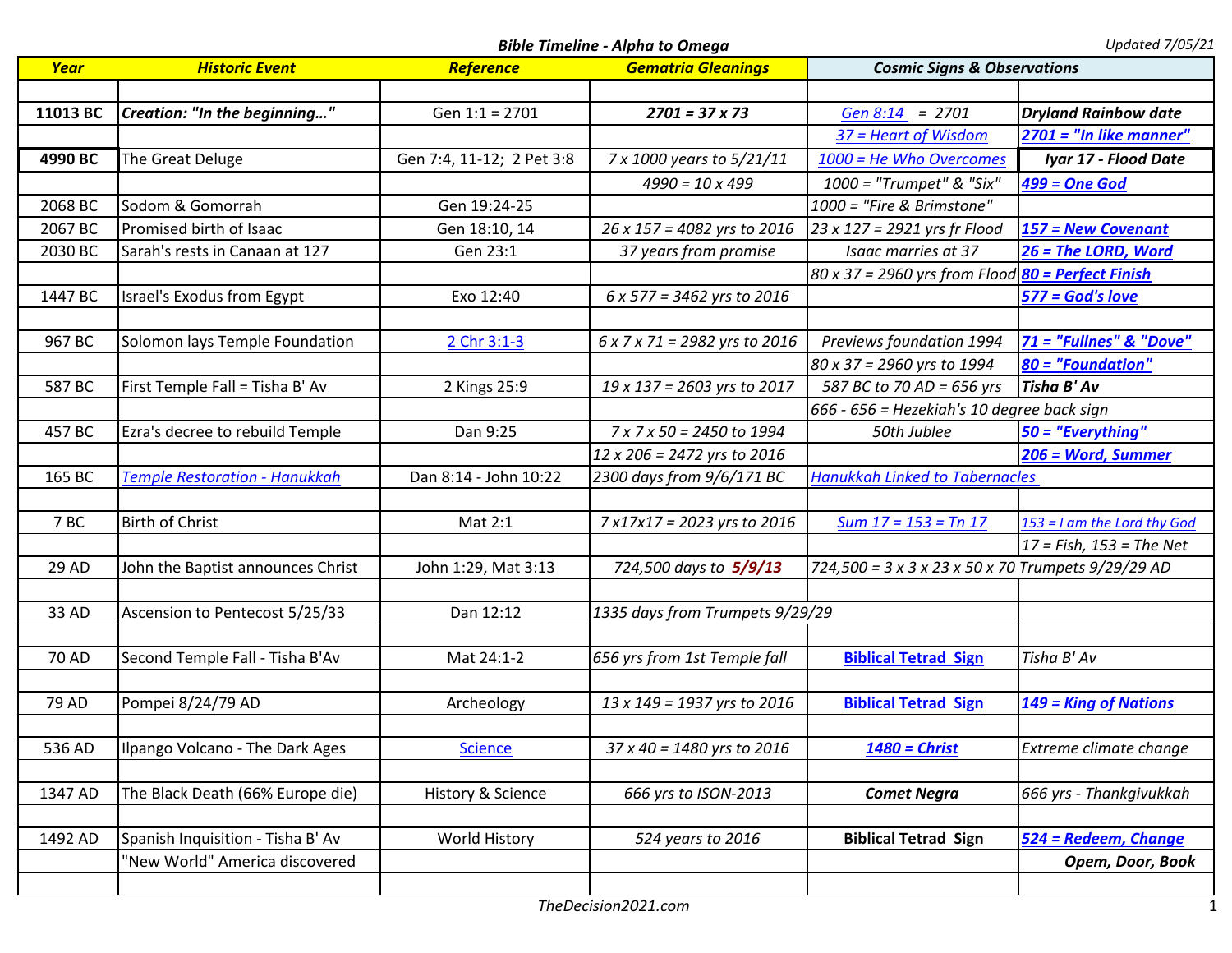*Bible Timeline - Alpha to Omega Updated 7/05/21*

| Year      | <b>Historic Event</b>                 | Reference                          | <b>Gematria Gleanings</b>                       | <b>Cosmic Signs &amp; Observations</b>                     |                                  |
|-----------|---------------------------------------|------------------------------------|-------------------------------------------------|------------------------------------------------------------|----------------------------------|
| 1755 AD   | <b>Great Lisbon Earthquake</b>        | <b>Allhollowtide</b>               | 7 x 37 = 259 yrs to 11/1/14                     | 1260 days from 5/21/11                                     |                                  |
|           |                                       |                                    |                                                 |                                                            |                                  |
| 1776 AD   | New World Jubilee - July 4            | Gen 1:4                            | $1776 = 37 \times 12 \times 4$                  |                                                            | Light 37th word begins           |
| 1826 AD   | The 2 Declaration Presidents die      | <b>World History</b>               | 50 years later                                  |                                                            | 137th letter                     |
|           |                                       |                                    |                                                 |                                                            |                                  |
| 1910      | Halleys Comet - May 19, 1910          | <b>NASA</b>                        | $2701 \times 7 \times 2 = 37,814$               | <b>Halleys Comet perihelion</b>                            |                                  |
|           |                                       |                                    | = 37,814 days to ISON-2013                      |                                                            |                                  |
| 1929      | The Great Depression                  | <b>World History</b>               | 87 yrs to 2016                                  | <b>Biblical Tetrad Sign</b>                                | 87 = "Everlasting Father"        |
|           |                                       |                                    |                                                 |                                                            |                                  |
| 1948      | Rebirth of National Israel            | Mat 24:32-35                       | Prophecy fulfilled                              | <b>Biblical Tetrad Sign</b>                                | <b>Full Moon Summer Solstice</b> |
|           |                                       |                                    | "Summer at the doors"                           |                                                            |                                  |
| 1967      | Israel-Arab: Six Day War              | Luke 21:20                         | Jerusalem re-captured                           | <b>Biblical Tetrad Sign</b>                                | <b>Full Moon Summer Solstice</b> |
|           |                                       |                                    | 50 years to 2017                                | $3 \times 5 \times 17 \times 71 = 18,105$ days to $1/3/17$ |                                  |
| 1988      | Pentecost 5/22/88                     | <b>Tribulation Period Begins</b>   | World's 13000 anniversary                       |                                                            | End of the Church Age            |
|           |                                       | Independent witnessing time begins |                                                 |                                                            |                                  |
| 1994      | Jubilee Year Trumpets - 9/6/94        | Dan 8:13                           | 2300 days from 5/22/88                          | Annualar Solar Eclipes 5/10/94                             |                                  |
|           |                                       |                                    | $5 \times 7 \times 233 = 8155$ days to $1/3/17$ |                                                            | $233$ = Tree of Life             |
| 5/21/2011 | World Spiritual Judgment Day          | from Gen 7:4                       | 23 years from 5/22/88                           | <b>Ultimate Shemitah</b>                                   | Iyar 17 - 7,000 years            |
|           | End of Salvation / All elect saved    | 2 Pet 3:8                          | 7,000 years from Flood Iyar 17, 4990 BC         |                                                            | Ultimate "Pass-over"             |
| 2012      | Spiritual Harvest begins 5/20/12      | John 4:35                          | Dryland at 365 days                             | <b>Annular Solar Eclipse</b>                               | Iyar 27 - Rainbow day            |
|           |                                       |                                    | $365 = 5 \times 73$                             |                                                            |                                  |
| 5/9/2013  | <b>Sabbath Journey begins</b>         | Act 1:11 (in like manner)          | Parallels the birth of Isaac                    | <b>Solar Eclipse Ascension</b>                             | Iyar 27 - Rainbow day            |
| 11/28/13  | ISON - Thanksgivukkah 11/28/13        | 666 years from Black Death         | 111 = Beginning of Wisdom                       | <b>Comet ISON perihelion</b>                               | "Like manner" G5615              |
|           |                                       |                                    | $111 = 3 \times 37$                             |                                                            |                                  |
| 2014      | 1260 days from 5/21 at Nov 1          | Allhollowtide                      | $7 \times 37 = 259$ yrs from Lisbon             | <b>New record global heat</b>                              |                                  |
|           |                                       |                                    |                                                 | <b>Biblical Tetrad Sign</b>                                |                                  |
| 2015      | Shushan Purim 3/6/15                  | Rev 13:18                          | Sabbath Journey - day 666                       | <b>New record global heat</b>                              | $656$ = white, lilly, rest       |
|           | Earth Day - Yom Ha'azmuat             | 4/22/2015                          | 619 days to "Glory"                             | <b>Biblical Tetrad Sign</b>                                | $619 = "God's Glory"$            |
|           | <b>Super Moon-Eqinox-Eclipse 3/20</b> | <b>NASA</b>                        | 656 days to 1/3/17                              | <b>Super Moon-Eqinox-Eclipse</b>                           | $656 = 10$ degrees back          |
| 2016      | Year's end Feast of Dedication        | 1332 day Sabbath Journey           | 666 days - doubled                              | <b>New record global heat</b>                              | <b>Full Moon Summer Solstice</b> |
|           | New World Jubliee to Last Day         | $7/4 - 12/31 = 180$ days           | 180 = "Face," "Double"                          |                                                            | 6/20/2016                        |
|           | Christmas & Hanukkah - 12/25/16       | last overlapped 2011               |                                                 | <b>Supermoon 11/14/16</b>                                  | Closest 50 days to end           |
| 12/31     | Thanksgiving-Hanukkan span            | 11/24 - 12/31, 88', 94', 2011      | $= 37 \text{ days}$                             | Dan 12:12                                                  | 1335 days to 1/3/17              |
|           |                                       |                                    |                                                 |                                                            |                                  |
| 6/1/2017  | Shavout / Exodus 20                   | <b>Ten Commandments</b>            | 153 days from 12/31/16                          | 153 days from Miketz                                       | 172 Words                        |